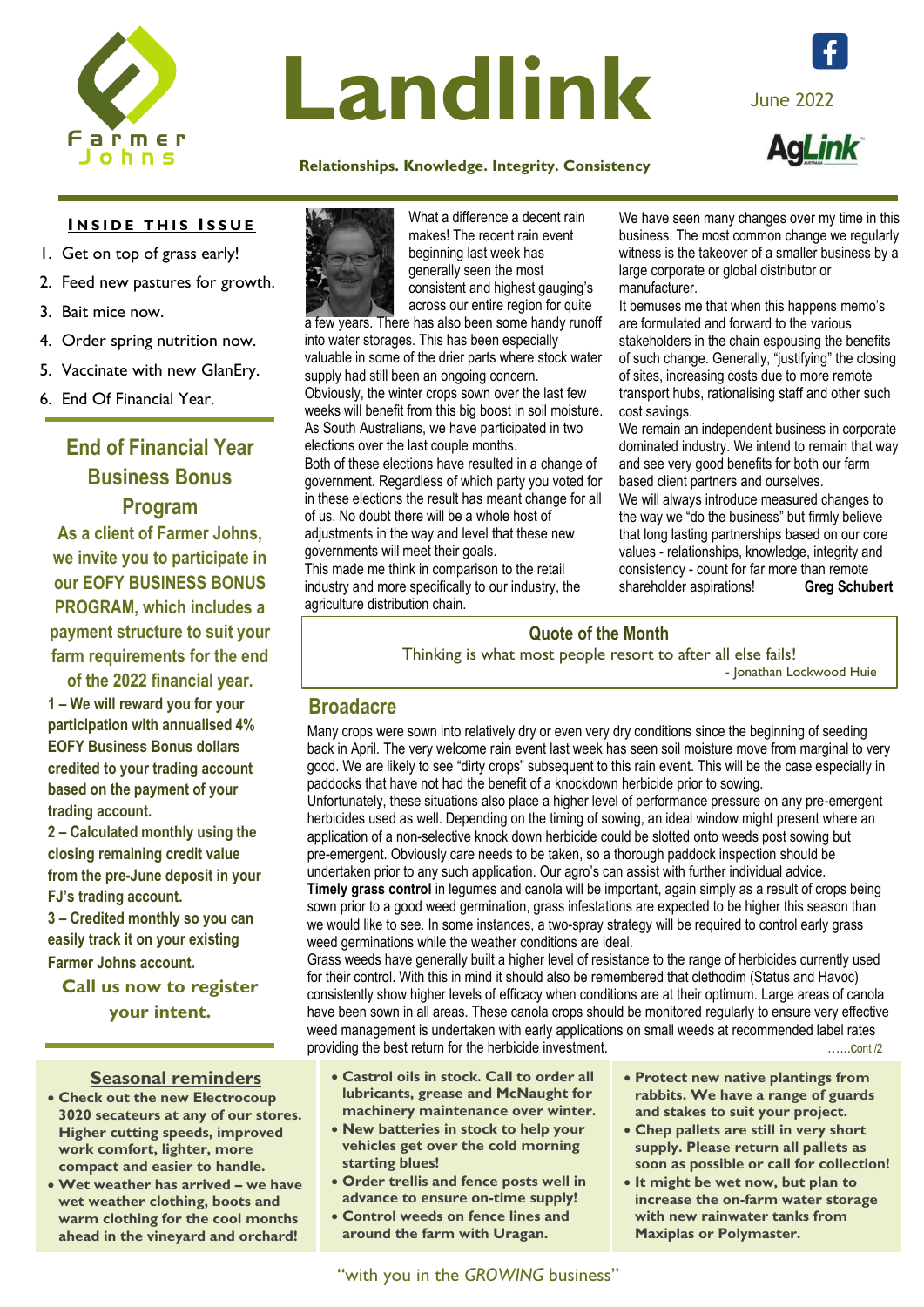# Landlink Page 2

From page 1 … **Keep a close watch on any insect activity** as crops are emerging as well. Recent cooler, damp weather will see an increase in insect numbers. Insecticides applied via the seed dressing will offer short term control but post emergent applications will be a priority to protect young, susceptible plants. Red Legged Earth Mite and Cutworm have been active and will continue to increase in number if left unchecked.

**The very good recent rain will stir** demand for nitrogen fertiliser. At this point in time, we have enquiry for two different markets. The immediate need is for prompt despatch in June and the other is forward orders for the second round of boats which are arriving into port in July.

Global urea prices have softened from the recent record highs. This softening appears to have flattened over the last couple of weeks with domestic prices having a correlation to the global price.

**,** Despite some discussion in the media and in social circles, ideal soil moisture across most of Australia's winter cropping zone and recent good rainfall will lead to higher demand. This in turn has potential to short the market with stock outs for a period of time. We suggest you discuss your overall nitrogen requirement with our team to fully understand your purchase options.

**Mice are a big issue** across most areas of our market zone. Recent rain will slow mouse activity somewhat but will not wipe them out entirely.

If mice aren't controlled now, they will continue to slowly build and then show up in the spring in much more serious numbers as the crop starts to mature and yield losses will be more evident. Mice will chew the wheat stem just above the top node causing white heads to appear. Mice can also be damaging in canola.

At the very least, baiting needs to take place in high pressure areas such as along fence lines and on nonarable parts of the paddock where their habitat remains undisturbed.

As mice are an issue across many cropping zones it would be prudent to call us to order mouse bait now.

### **New products and seed orders**

There has been an impressive range of new crop varieties and herbicides actives released in to the Australian

cropping market over the last couple years. We participate in a series of trial blocks across our market

area, showcasing further new varieties and agchem actives aimed at increasing production.

Please take the opportunity to attend any crop walks and demo site inspections when they are offered over the next few months. There is no doubt some of this new technology will suit your enterprise!

Seed supply dramas this season has compromised some cropping plans, compounded by later than expected deliveries from seed sheds as well.

Please talk with our agro's as soon as practical to provide "heads up" seed volumes for the 2023 season.



# **N-SURE YOUR CASHBACK!**

# **PURCHASE**

**Cyclone N-Sure®** gates

 $\mathbf 0$  eGift card per N-Sure purchased

**RECEIVE** 

Minimum purchase of four N-Sure gates Products must be purchased on one invoice to receive cashback

LIMITED TIME ONLY - 1st May - 30th June 2022 For full details head to cycloneproducts.com.au/promotion



Nufarm's Saracen is a selective post-emergent herbicide with wide compatibility that offers tailored weed control in your wheat and barley crops For more information, contact your local Nufarm Business Development Manager

nufarm.com.au/product/saracen

**Nufarm SARACEN®** 

# **Pasture**

Early sown pastures are beginning to move along after the solid rain events in our grazing regions over the last few weeks. Some sowing will still take place once last weeks rain soaks away a little. Veldt Grass has become available for sowing and some have also included a lucerne block given the ideal conditions subsequent to rainfall.

Weed control will be paramount in providing these new pastures the best opportunity to reach peak performance as soon as possible. RLEM and Cutworm activity has been noted. These pests can also have a large impact if left unchecked, it is therefore advisable to apply an appropriate insecticide to clean them up. Some older well know herbicide products have had a label review and as a result a number of changes to grazing withholding periods has occurred. Always check the label before any product application to ensure that your grazing plan fits within the recommended use of that product. **Nutrition applications** should be made to supplement and soil deficiencies and also promote rapid early establishment as well as boosting regeneration post grazing. Either specific granule pasture blends or liquid applications that can include more tailored elements are quick and easy to apply. Good grazing management will also benefit new pastures and assist in more effective weed control. Call our agro's to discuss all things pasture and to assist in maximising livestock production!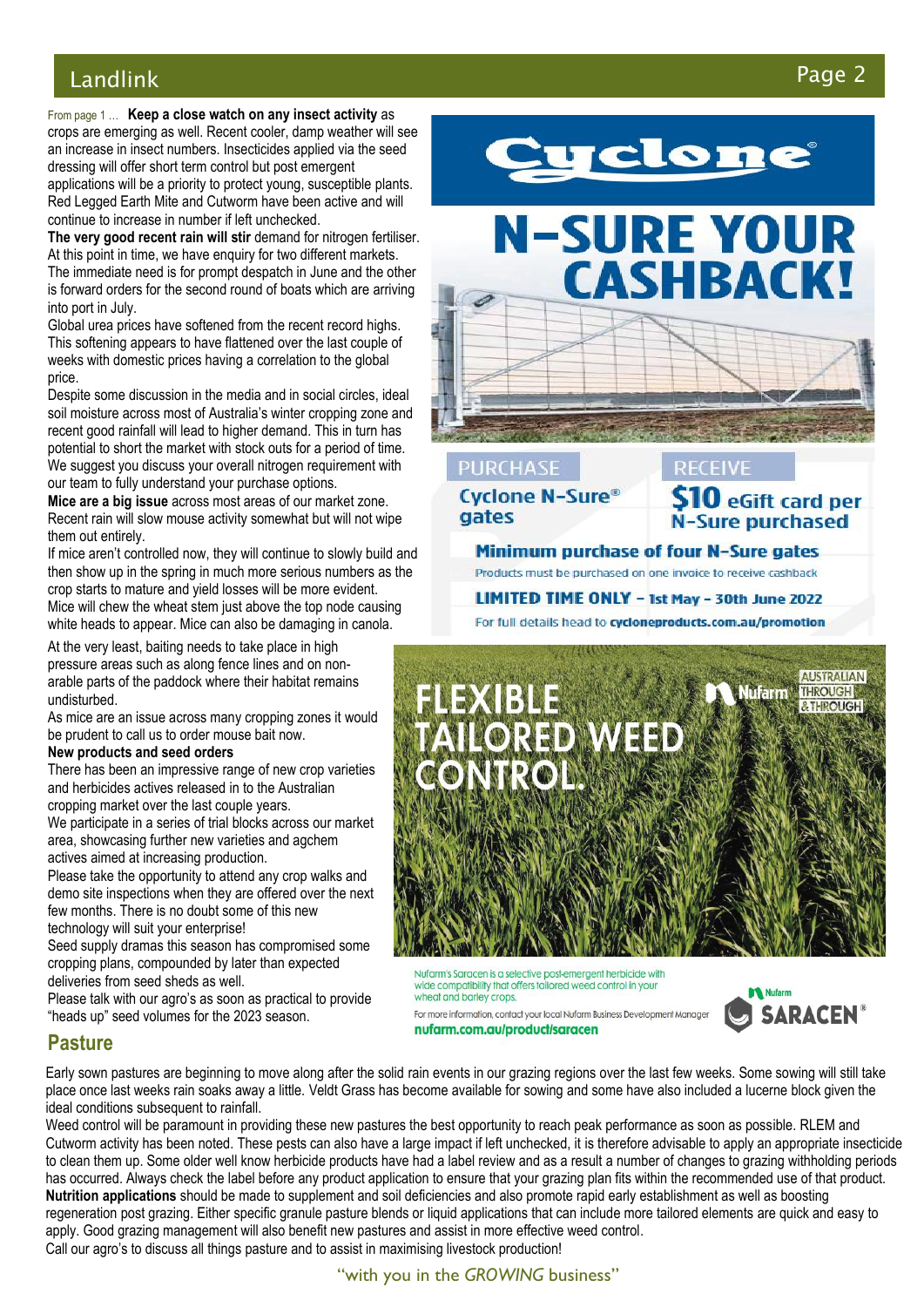# Landlink Page 3

# **Viticulture and Orchard**

Our Ramco clients are aware that we formulate nutritional products on our site at the Ramco store. Most clients in our Murray Bridge and Nuriootpa regions would not be aware that we have the capability to produce tailored blends for application through irrigation systems.

Growers are reminded that time is running out to order or at least forecast fertiliser requirements for the 22/23 grape and citrus season.

Major supply chain issues have been caused with Covid still posing problems to production of base nutrients in China. In particular, Calcium Nitrate has long lead times in getting applicable Chinese Government approvals prior to shipment, reportedly up to seventy-five days from



manufacture to ship loading! One of the major hurdles that we are faced with this season will be a lack of available ships coming to Australia and particularly the Adelaide port due to the small amount of return freight to China from SA as a result of current export restrictions. Contact us to discuss your liquid nutrient programs and to lock in your orders to ensure on time supply.

**Herbicide programs** to manage weeds in the vineyard should be reviewed annually. There is evidence of increased levels of resistant weed populations in our local vineyards. Some of these populations may have been introduced via applications of straw spread beneath rows or via machinery operations but more likely as a result of insufficient rotation of herbicide actives in a weed control program.

We recommend an overview of your herbicide program is taken in consultation with our agro's in order to build a more robust approach to weed control. Unfortunately, the global manufacture of oryzalin (Surflan or Cameo) has ceased due to a lack of base active ingredient. Alternative weed control options will need to be used in those situations where oryzalin was used.

Pre-emergent herbicides are now key to controlling glyphosate resistant weeds in many vineyards and orchards. It is important that a clean weed free surface is maintained to get the most effective result from most pre-emergent products. It is therefore very important to get on top of weeds much earlier in the season than typically undertaken. Give any of our agro's a call to assist with your vineyard and orchard herbicide management plan! **Pruning** is well under way now and will be the focus for vignerons over the next few months. As the prevalence of Eutypa is widespread and readily transmitted during the winter months by wind and rain splash, some effort should be made to negate its activity.

Omnia wound dressings and sealants – Greenseal and Sprayseal, are recommended to promote natural vine callus formation and to reduce the susceptibility of the vines to further fungal infections.

In addition to dressings, regular tool hygiene is also recommended to reduce spore distribution.

**Control Salinity with winter applications of** 

**Aquacal** and cash in on winter leaching. Salinity pressures were observed in some vineyards following the very dry summer period. No doubt you will be well aware of their symptoms if they were evident in your blocks as well. As profiles are starting to wet up after recent rain, there is potential opportunities to utilise AquaCal and leaching irrigations for salinity management. Any gypsum that has already been applied in the vineyard is starting to be incorporated with recent weather events as well.

Careful irrigation management next season will also be paramount for dealing with elevated salt in the rootzone – again soil moisture monitoring will play a valuable role in dealing with this insidious issue as well.

Ideally new **Soil Moisture Monitoring** equipment should be installed during the winter period. Obviously digging holes is much easier when the soil profile is moist! As our water resource is highly regulated and in recent seasons limited, it therefore makes good sense to use the available water resource to maximum efficiency.

Please contact either Katelyn Keller or Shaun Falkenberg to discuss the various moisture monitoring options we can offer you.



FREE ARS Beanie<sup>1</sup> with all orders of 5+ secateurs <sup>1</sup>Only while stocks last.

# The Ultimate Wound Pruning Defence



"with you in the *GROWING* business"